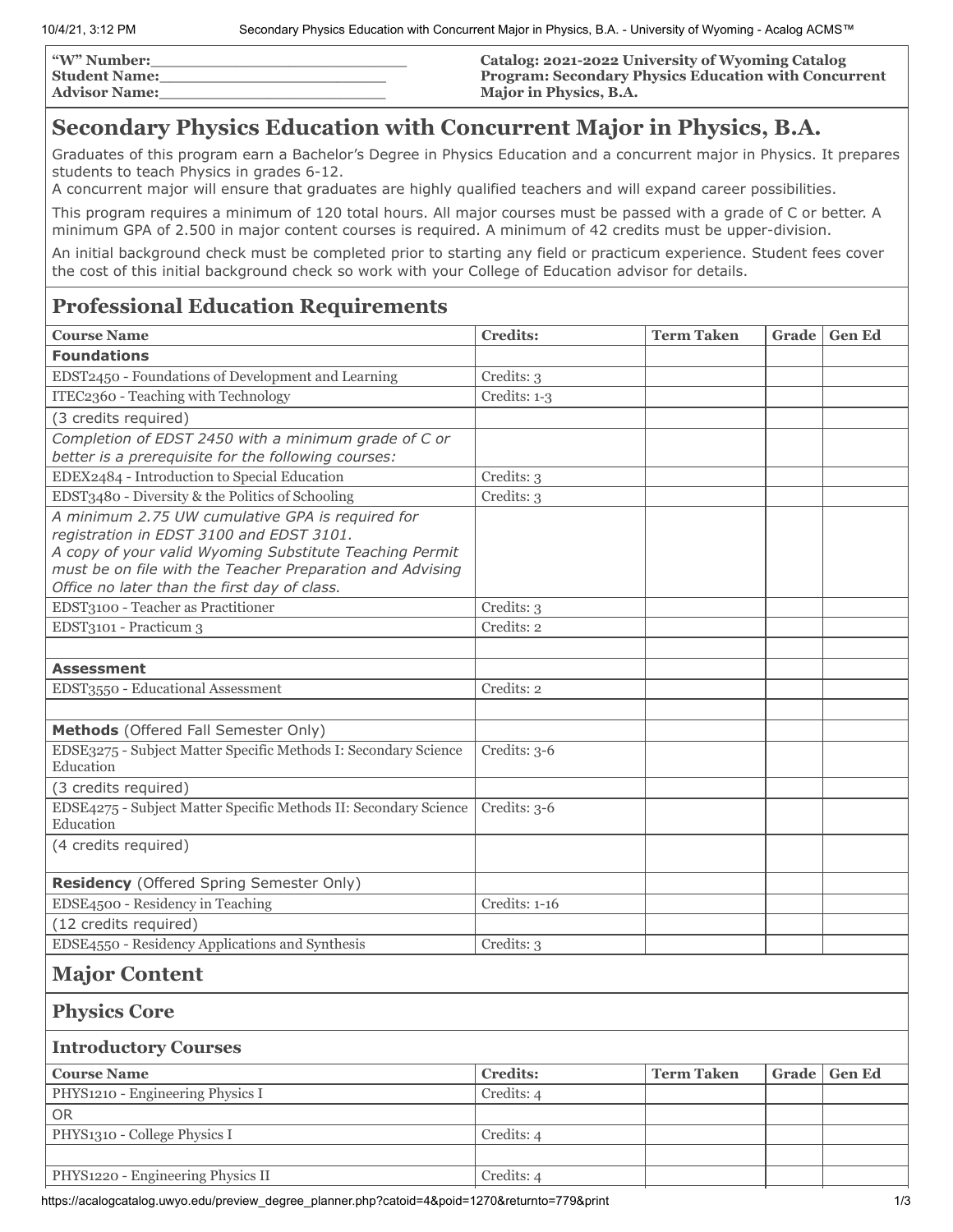| <b>OR</b>                                                                                                                                |                          |                   |       |               |  |  |  |
|------------------------------------------------------------------------------------------------------------------------------------------|--------------------------|-------------------|-------|---------------|--|--|--|
| PHYS1320 - College Physics II                                                                                                            | Credits: 4               |                   |       |               |  |  |  |
| <b>Choose 1 Course</b>                                                                                                                   |                          |                   |       |               |  |  |  |
| <b>Course Name</b>                                                                                                                       | <b>Credits:</b>          | <b>Term Taken</b> | Grade | <b>Gen Ed</b> |  |  |  |
| ASTR2310 - General Astronomy I                                                                                                           | Credits: 4               |                   |       |               |  |  |  |
| ASTR2320 - General Astronomy II                                                                                                          | Credits: 4               |                   |       |               |  |  |  |
| PHYS2310 - Physics III: Waves and Optics                                                                                                 | Credits: 4               |                   |       |               |  |  |  |
| PHYS3650 - Advanced Lab in Modern Physics and Electronics                                                                                | Credits: 4               |                   |       |               |  |  |  |
| <b>Choose 1 Option</b>                                                                                                                   |                          |                   |       |               |  |  |  |
| <b>Option A</b>                                                                                                                          |                          |                   |       |               |  |  |  |
| <b>Course Name</b>                                                                                                                       | <b>Credits:</b>          | <b>Term Taken</b> | Grade | <b>Gen Ed</b> |  |  |  |
| PHYS2320 - Physics IV: Modern Physics                                                                                                    | Credits: 3               |                   |       |               |  |  |  |
| <b>Option B</b>                                                                                                                          |                          |                   |       |               |  |  |  |
| <b>Course Name</b>                                                                                                                       | <b>Credits:</b>          | <b>Term Taken</b> | Grade | <b>Gen Ed</b> |  |  |  |
| ASTR1050 - Survey of Astronomy                                                                                                           | Credits: 4               |                   |       |               |  |  |  |
| <b>AND</b>                                                                                                                               |                          |                   |       |               |  |  |  |
| ASTR2320 - General Astronomy II                                                                                                          | Credits: 4               |                   |       |               |  |  |  |
| OR                                                                                                                                       |                          |                   |       |               |  |  |  |
| <b>ASTR1000 - Descriptive Astronomy</b>                                                                                                  | Credits: 3               |                   |       |               |  |  |  |
| <b>AND</b>                                                                                                                               |                          |                   |       |               |  |  |  |
| ASTR2310 - General Astronomy I                                                                                                           | Credits: 4               |                   |       |               |  |  |  |
| <b>Electives</b><br>• PHYS Elective, 2000-level or higher, Minimum 2 Credits<br>• PHYS Elective, 3000-level or higher, Minimum 3 Credits |                          |                   |       |               |  |  |  |
| <b>4000 Level Courses</b>                                                                                                                |                          |                   |       |               |  |  |  |
| <b>Course Name</b>                                                                                                                       | <b>Credits:</b>          | <b>Term Taken</b> | Grade | <b>Gen Ed</b> |  |  |  |
| PHYS4210 - Classical Mechanics I                                                                                                         | Credits: 3               |                   |       |               |  |  |  |
| PHYS4310 - Quantum Mechanics                                                                                                             | Credits: 3               |                   |       |               |  |  |  |
| <b>OR</b>                                                                                                                                |                          |                   |       |               |  |  |  |
| ASTR4610 - Introduction to Astrophysics                                                                                                  |                          |                   |       |               |  |  |  |
|                                                                                                                                          | Credits: 3               |                   |       |               |  |  |  |
| PHYS4410 - Electricity and Magnetism I                                                                                                   | Credits: 3               |                   |       |               |  |  |  |
| PHYS4510 - Thermodynamics and Statistical Mechanics                                                                                      | Credits: 3               |                   |       |               |  |  |  |
| <b>Required Additional Science Courses</b>                                                                                               |                          |                   |       |               |  |  |  |
| <b>Course Name</b>                                                                                                                       | <b>Credits:</b>          | <b>Term Taken</b> | Grade | <b>Gen Ed</b> |  |  |  |
| LIFE1010 - General Biology                                                                                                               | Credits: 4               |                   |       |               |  |  |  |
| CHEM1020 - General Chemistry I                                                                                                           | Credits: 4               |                   |       |               |  |  |  |
| ASTR1050 - Survey of Astronomy may be substituted for similar<br>type of course                                                          | Credits: 4               |                   |       |               |  |  |  |
|                                                                                                                                          |                          |                   |       |               |  |  |  |
| COSC1010 - Introduction to Computer Science I                                                                                            | Credits: 4               |                   |       |               |  |  |  |
| <b>OR</b>                                                                                                                                |                          |                   |       |               |  |  |  |
| COSC1030 - Computer Science I                                                                                                            | Credits: 4               |                   |       |               |  |  |  |
| <b>OR</b>                                                                                                                                |                          |                   |       |               |  |  |  |
| PHYS3000 - Methods of Physics                                                                                                            | Credits: 4               |                   |       |               |  |  |  |
| <b>Required Mathematics Courses</b>                                                                                                      |                          |                   |       |               |  |  |  |
| <b>Course Name</b>                                                                                                                       | <b>Credits:</b>          | <b>Term Taken</b> | Grade | <b>Gen Ed</b> |  |  |  |
| MATH2200 - Calculus I                                                                                                                    | Credits: 4               |                   |       |               |  |  |  |
| MATH2205 - Calculus II                                                                                                                   | Credits: 4               |                   |       |               |  |  |  |
| MATH2210 - Calculus III<br>MATH2310 - Applied Differential Equations I                                                                   | Credits: 4<br>Credits: 3 |                   |       |               |  |  |  |